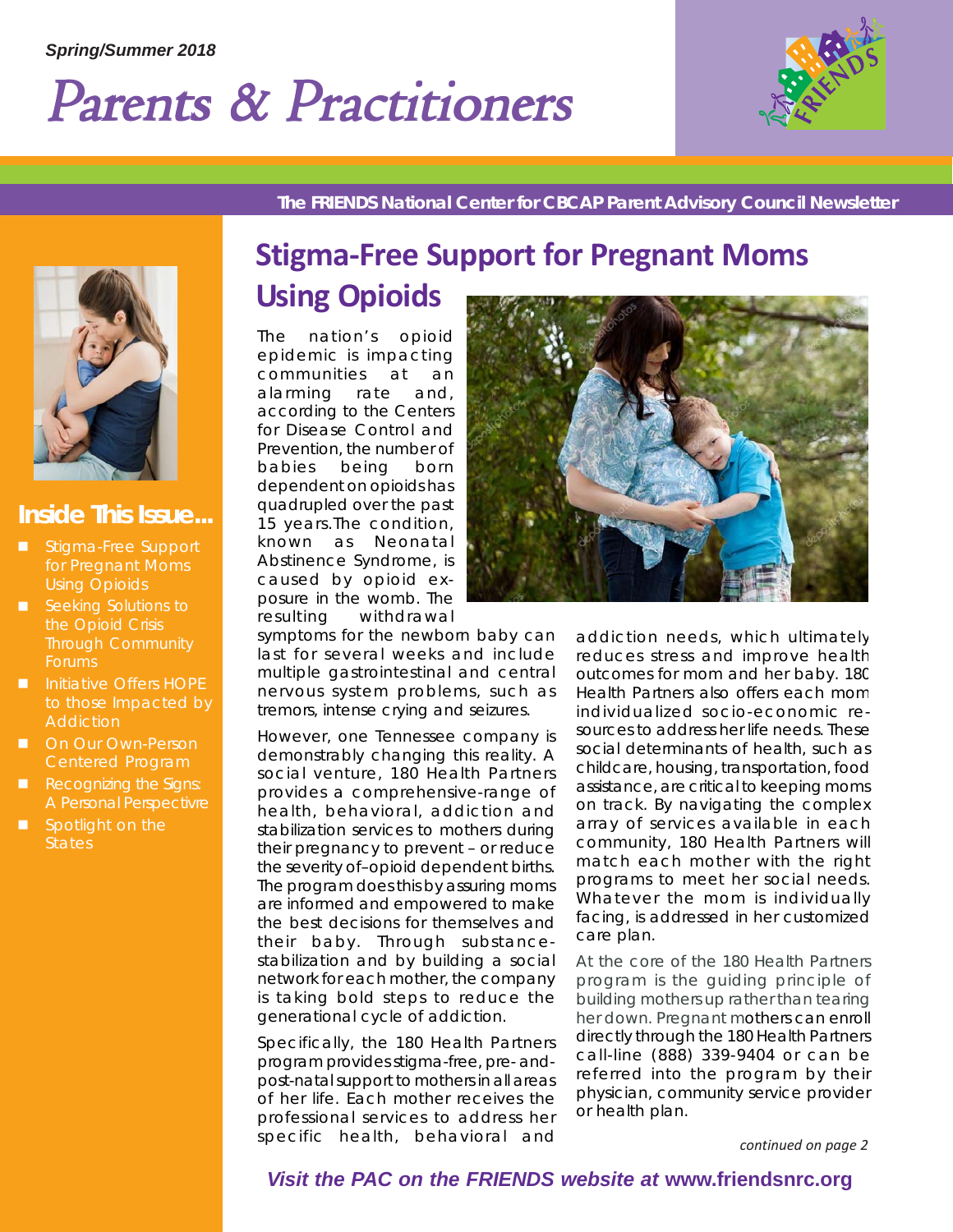### **Seeking Solutions to the Opioid Crisis through Community Forums**

The opioid crisis has hit Pennsylvania particularly hard. While coroners and medical examiners across Pennsylvania have been compiling grim statistics at an unprecedented rate, major collaborations are underway to combat this public health crisis, with state lawmakers, law enforcement, medical professionals and advocates joining forces. In 2018, all of Pennsylvania's public media outlets joined forces in a collective project called "Battling Opioids." The initiative coincides with Pennsylvania Governor Tom Wolf's issuance of a disaster declaration for Pennsylvania's "heroin and opioid epidemic". In April, during Child Abuse Prevention month, the Governor participated in a town meeting hosted by the Pittsburgh Post-Gazette and Highmark, the "Health Care Forum: Search for the Opioid Solution". Over 400 people listened to Gov. Tom Wolf, Allegheny County Health Director Dr. Karen Hacker, Highmark Health Plan chief medical officer Charles DeShazer and Post-Gazette reporter Rich Lord talk about the epidemic.

In addition to focusing on treatment of those affected by addiction and solutions to the overall crisis, the well-being of impacted children and families was also at the forefront. Rich Lord remarked that recently, "at the American Society of Addiction Medicine conference, participants made a couple of points about children and addiction that should probably be obvious, but that really opened my eyes. First, the addiction doctors and experts noted that adverse childhood experiences are a huge

predictor of future drug problems and, of course, such experiences are more frequent in houses in which a parent uses drugs. Second (and related), treating the parents' addictions is probably the most efficient way of preventing addiction in the children. So I'm glad that this

year the Pittsburgh Post-Gazette is focusing on both prevention and on addiction in families. They're so closely related."

The panelists received over 100 written questions from participants during the forum. Afterwards, Lord

### *continued from page 1* **Stigma-Free Support**

At enrollment, 180 moms are assigned an advocate team that includes a nurse, social worker, licensed counselor, resource navigators and a peer. The peer advocate, a mother in recovery who has walked in the same shoes, is a key element to the close relationship 180 develops with its mothers.

By meeting each mother where she is on her personal journey, the caregiver team meets regularly with moms at her home, her doctor's office or wherever works best for her. This face-to-face support comes in addition to regular phone calls, daily texts, emails and video conferencing, which helps ensure consistent guidance and support toward a healthier delivery and a healthier life. A high-engagement model, mothers in the program connect



and the Post-Gazette chose 10 and tweeted them with links to stories that provide relevant perspective. The result is the recently released "Top Ten: Your Opioid Questions put into Context".

*continued on page 3*



with their care team more than 20 times a month.

The 180 Health Partners program is a free service available across Tennessee with expected expansion to additional states in the coming weeks. For more information, visit: www.180HealthPartners.com or call (888) 339-9404.

> *~by Judith Byrd 180 Health Partners*



Ko JY, Wolicki S, Barfield WD, et al. CDC Grand Rounds: Public Health Strategies to Prevent Neonatal Abstinence Syndrome. MMWR Morb Mortal Wkly Rep 2017;66:242–245. DOI: http:/ /dx.doi.org/10.15585/mmwr.mm6609a2

Ko JY, Patrick SW, Tong VT, Patel R, Lind JN, Barfield WD. Incidence of Neonatal Abstinence Syndrome — 28 States, 1999–2013. MMWR Morb Mortal Wkly Rep 2016;65:799–802. DOI: http://dx.doi.org/10.15585/mmwr.mm6531a2.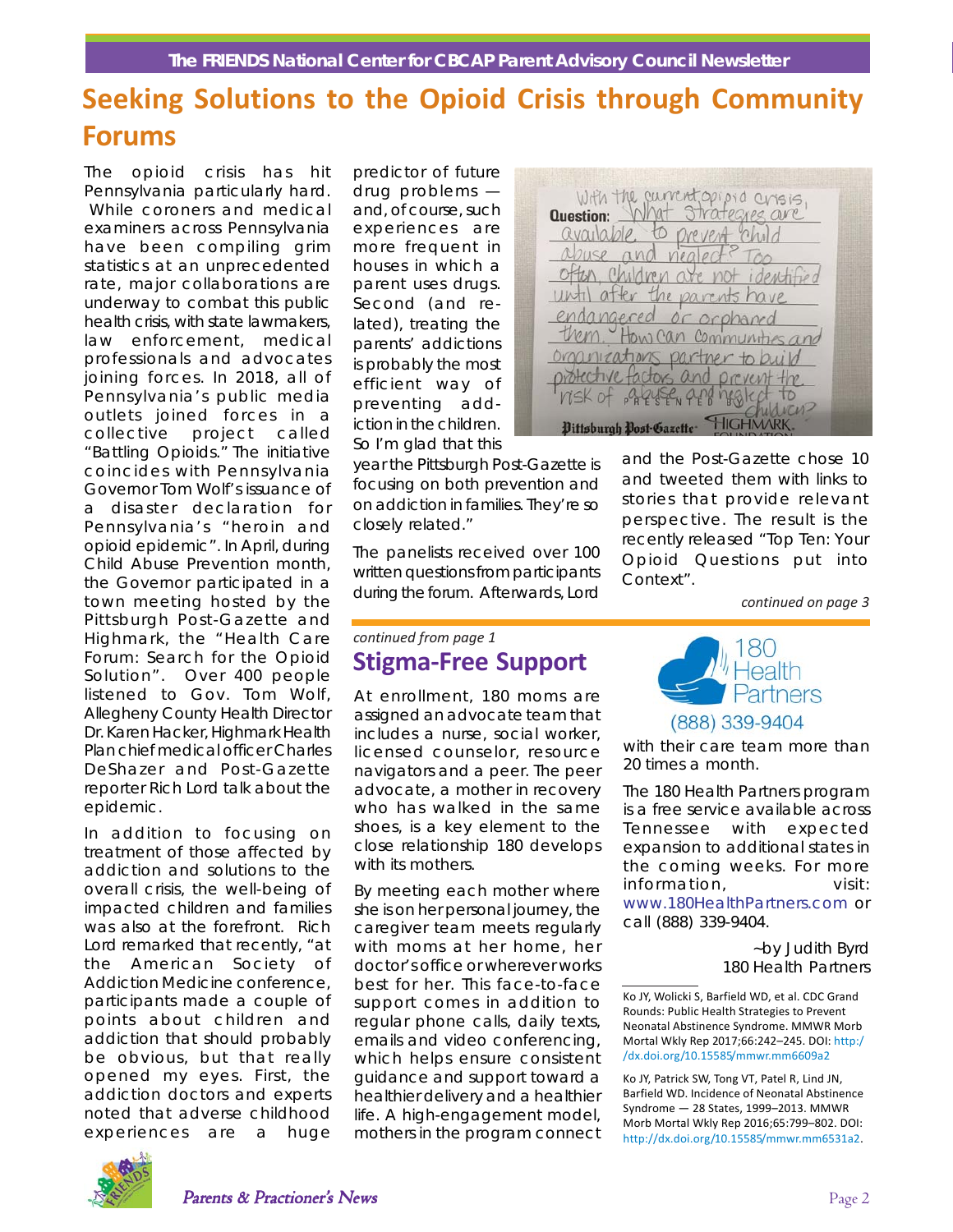#### *The FRIENDS National Center for CBCAP Parent Advisory Council Newsletter*

### **Seeking Solutions to the Opioid Crisis** *continued from page 2*

Included in the top 10 was the question: "With the current opioid crisis, what are the strategies available to prevent child abuse and neglect? Too often children are not identified until after the parents have endangered or orphaned them. How can communities and organizations partner to build protective factors and prevent the risk of abuse and neglect to children?"

Rich Lord and the Post-Gazette responded with this comment and published the following article:

"More on this subject to come, but for now, here's a look at 'infant mental health' practitioners they really help kids 0-5 — and their efforts." - A small cadre of specialists is trying to help the children of the opioid epidemic

Pennsylvania continues its fight against the opioid epidemic by unveiling a unique partnership with the University Of Pittsburgh Graduate School Of Public Health and the Aetna Foundation to build on the Opioid Data Dashboard, incorporating data and public health modeling. The state is also moving forward with bipartisan supported state and federal proposals to help "grandfamilies" and aid grandparents who have assumed sole caregiving responsibilities for their grandchildren, especially those affected by the opioid epidemic, by ensuring they have access to all the services possible to help them with their duties as caregivers and guardians.

"One of the worst effects of the opioid crisis is the damage the disease of addiction has done to so many families across Pennsylvania," said Governor Wolf. "Many grandparents are stepping up to take care of their grand-children and we need to make sure they have our full support as caregivers and legal guardians of children, our most innocent bystanders to this awful epidemic. These grandparents are making sacrifices to help their families and communities and they should be accessing all the resources available to help them."

According to the bills'

sponsors, an estimated 82,000 grandparents are the sole caregivers for nearly 89,000 grandchildren in Pennsylvania. That number is increasing due to the devastating opioid crisis across the commonwealth. The House Children and Youth Committee held a hearing on the issue last summer, with estimates showing that Pennsylvania grandparents are saving the state at least an estimated \$1 billion a year by keeping their grandchildren out of the foster care system.

In Pennsylvania, citizens, businesses and legislators continue to explore solutions to the opioid and heroin crisis. The following references demonstrate how the media is partnering with the community to address the problem and insure the safety and wellbeing of children.



*MaryJo Alimena Caruso with Pennsylvania Governor, Tom Wolf*

References:

http://www.post-gazette.com/ news/overdosed/2018/04/20/ Opioid-questions-context-Highmark-Health-Care-Forum/ stories/201804200111

https://newsinteractive.postgazette.com/needle-in-thefamily-tree-opioids-familyoverdose/opioids-swampingchild-welfare-system/

https://www.wqed.org/opioids

*~by MaryJo Alimena Caruso FRIENDS NCCBCAP*

*"It is by going down into the abyss that we recover the treasures of life. Where you stumble, there lies your treasure."*

*– Joseph Campbell*

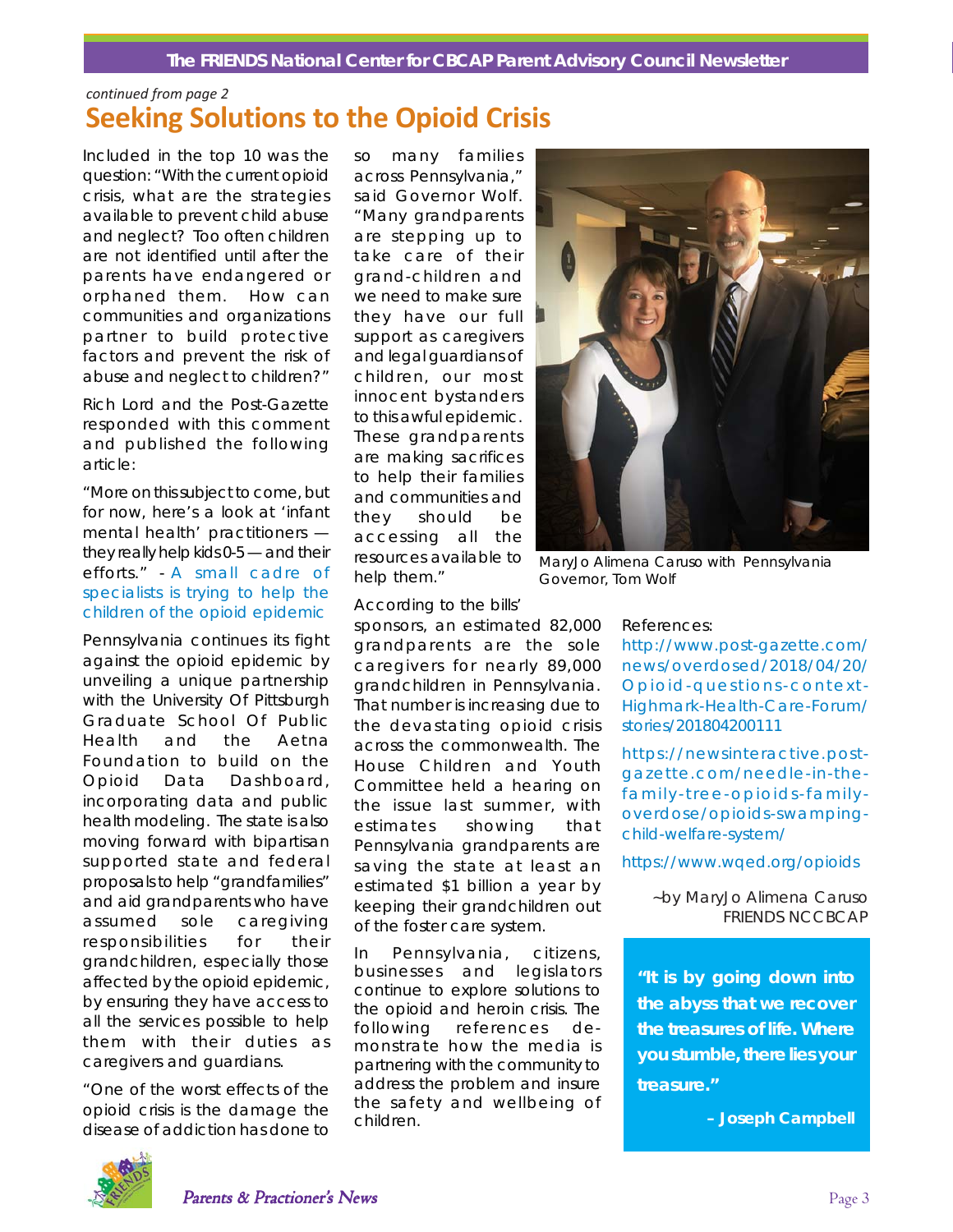#### *The FRIENDS National Center for CBCAP Parent Advisory Council Newsletter*

# **Initiative offers HOPE to those Impacted by Addiction**

Just like the moon and its effect on the tides, so too does the opioid epidemic affect the response from law enforcement. Traditionally, law enforcement's role in the drug war was to arrest individuals with little regard for their plight with drugs. In 2015 – all that changed with a social media post from a police chief in Massachusetts. In the summer of 2015 the "Angel Program" was initiated which allowed individuals with a substance use disorder (SUD) to come into the police department without fear of arrest and get help for their addiction. Since that time, over 300 police departments around the country have started angel programs in their communities.

In October of 2015, the Nashville Police Department started looking at implementing a program in North Carolina and after some initial planning – started the "HOPE Initiative" in February 2016. It was the first one in the State of North Carolina and allows individuals with SUDs to come to the police department and receive the compassion and resources they need to help them into treatment. In 2017, two other departments in the State started similar programs – Brunswick County and Orange County Police Departments.

Nashville Police Department's HOPE Initiative allows for individuals addicted to any drug– not just opioids - to get help. In addition, there are no residency requirements. Many of the individuals who come to the police department have no insurance and little financial resources. Through partnerships with treatment providers in and

around the state–we have found many affordable treatment options for those with SUD. The HOPE Initiative does not use tax dollars to fund the program – we raise money through donations, fundraisers, and small grants.

To date we have

had over 300 participants enter the program from all over the State of North Carolina and beyond. Treatment options include Detox, Outpatient, Medicated Assisted Treatment (MAT), and Residential services, among others. We believe that during the year 2018, many other



Police Chiefs and Sheriffs will start programs that allow for individuals with this terrible disease to find their path to treatment. The tides are changing indeed!

> *~by Chief Thomas Bashore Nashville, NC Police*

### **Resources for Practitioners Supporting Families Impacted by Opioid Use**

The National Center on Substance Abuse and Child Welfare supports communities, including child welfare agencies, treatment agencies, courts, health care and early childhood providers and other community providers, to make policy and practice change to improve outcomes for families affected by substance use disorders, including opioid use disorders. Compared to efforts by individual agencies, collaboration across multiple systems leads to better outcomes for children and families. The National Center on Substance Abuse and Child Welfare has compiled policy and practice reports and briefs, fact sheets, archived webinars, and examples of success at the state and local level. The materials

can be accessed by utilizing the following link: https:// ncsacw.samhsa.gov/resources/ opioid-use-disorders-andmedication-assisted-treatment/ default.aspx . These resources offer a way to increase your understanding of your collaborative partners and build a foundation for effective crosssystem collaboration to support families affected by substance use disorders.

> ~by Jean Blankenship **OCAN**



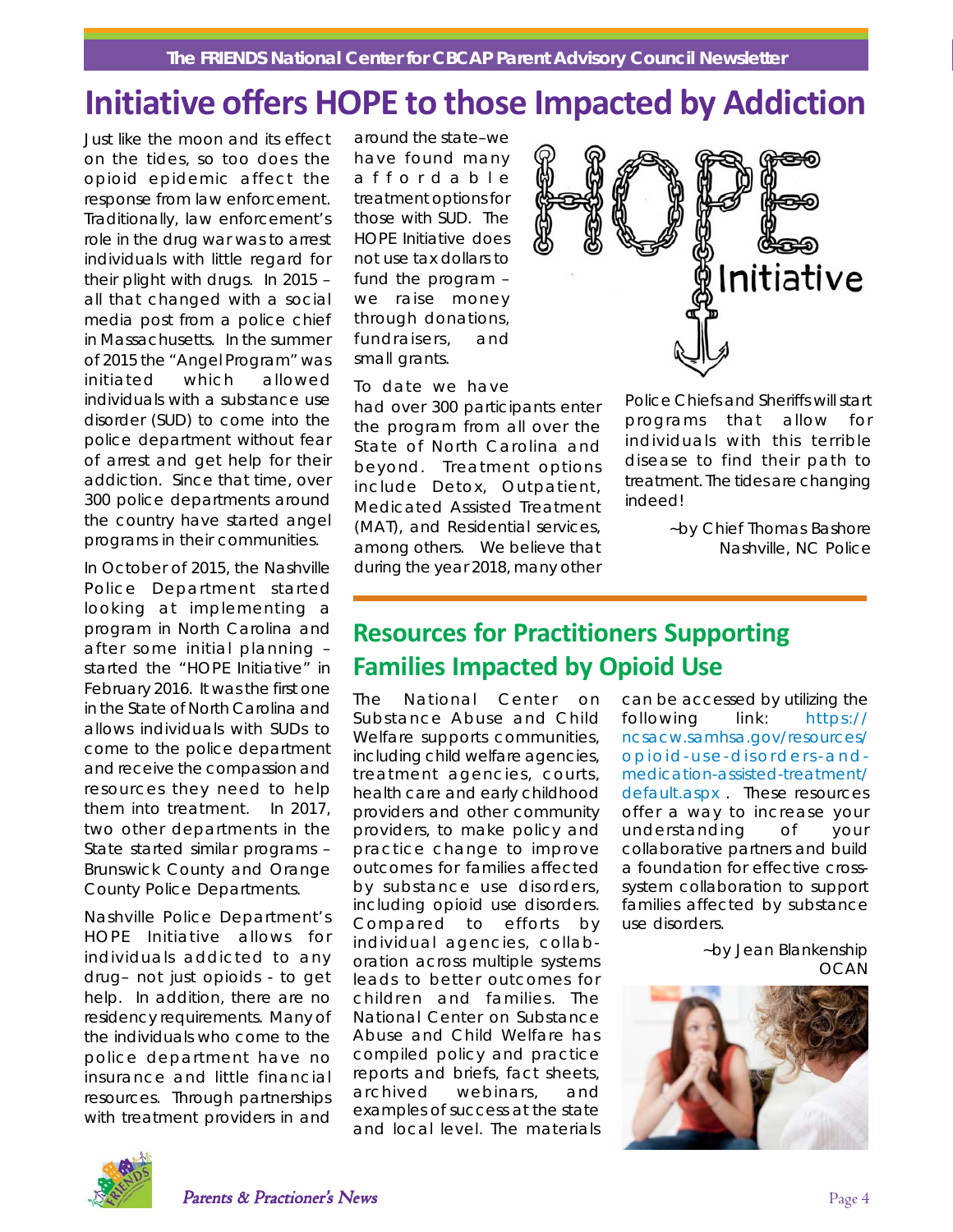### **On Our Own – Person Centered Program**

On Our Own of Maryland, Inc. (OOOMD) is Maryland's statewide mental health and substance-related disorder consumer-run education and advocacy organization. The program promotes equality in all aspects of society for people who receive behavioral health services. The program supports the development of alternative, person-centered, recoverybased initiatives.

The consumer movement in Maryland (MD) began around 1978 when author Judi Chamberlin published an essential book, *On Our Own*, which dared the traditional mental health system to entrust mental health recovery to consumers themselves. In 1981, supportive peers in the Baltimore area began to meet regularly, and the network grew stronger. In 1982, that group officially incorporated as 'On Our Own, Inc.' The next year, they received funding from the National Institute of Mental Health's Community Support Program. With support from the Maryland Mental Hygiene Administration, the organization sponsored the first consumer/survivor/ex-patient conference. It successfully convened 200 attendees at the University of Maryland, Baltimore County. By 1983, additional federal and state contributions made possible a first Baltimoreoperated consumer drop-in center - On Our Own, Inc. The stakeholders continued developing affiliate organizations in other locations such as On Our Own of Montgomery, Prince George's and Howard Counties. In 1985, through funding from the Community Support Program at the National Institute on Mental Health, On Our Own, Inc. hosted the first national primary consumer conference for 400



attendees at the College of Notre Dame. The conference was called "Alternatives."

In 1986, in order to have a stronger voice in the *statewide* mental health community, On Our Own, Inc. developed On Our Own of Maryland, Inc. (OOOMD), the organization which is now the membership entity for all On Our Own affiliates in the state, as well as membership to all who support consumers in recovery-oriented systems of care. OOOMD has over 1400 members and 26 affiliated wellness and recovery centers, each a consumer-run, non-profit organization.

For over 30 years, OOOMD has led the way in developing recovery-based, mental health initiatives and provided advocacy and consumer education while supporting core needs of its constituents. The organization is comprised of current or former recipients of mental health and substance abuse services who have organized in order to improve services and support those who

have experienced mental illness. The 26 peer-operated programs situated throughout Maryland collectively serve more than 7,000 individual behavioral health and substance-use consumers annually. Many of our members have spent time in state or private psychiatric hospitals, jails and correctional facilities. OOOMD supports those striving to recover and improve their lives. Many of our members also have cooccurring, substance-related disorders.

With the integration of the Mental Hygiene Administration and the Alcohol and Drug Abuse Administration into the MD Behavioral Health Administration in 2012, OOOMD and its affiliates began to serve even more people with substance-related disorders. OOOMD staff brought a consumer-run medication assisted treatment support program to the state. To inform the state in its efforts to address the opioid crisis, OOOMD staff have partnered with the state's

*continued on page 6*

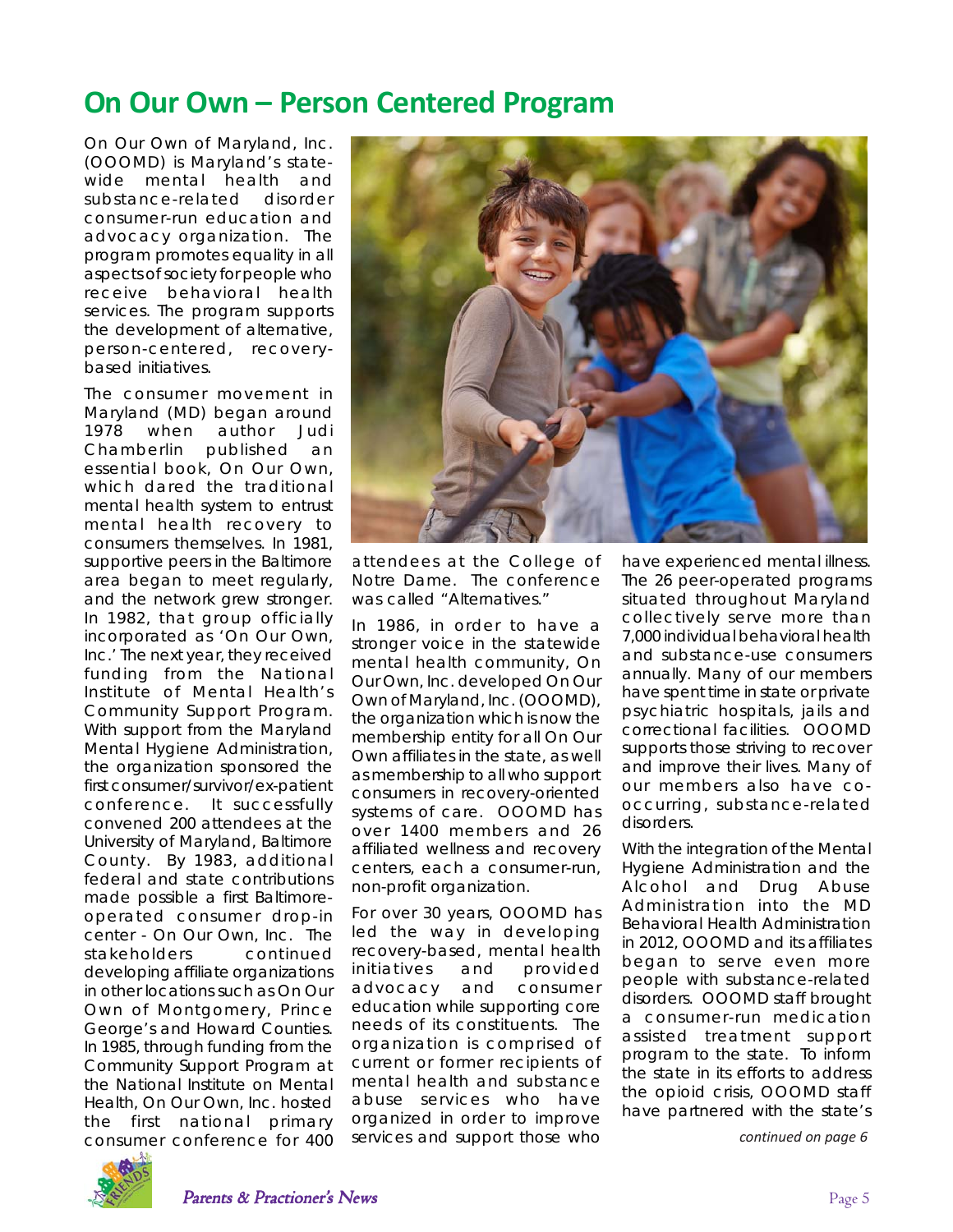#### *The FRIENDS National Center for CBCAP Parent Advisory Council Newsletter*

#### *continued from page 5*

### **On Our Own – Person Centered Program**

Opioid Task Force to educate stakeholders of resources for peers in the community. As Naloxone administration training became available, OOOMD affiliates offered trainings to their members and the community, and educated the public about Maryland's Good Samaritan Law, which holds harmless anyone reporting an overdose.

On Our Own of Maryland also administers the following programs:

*The Wellness Recovery Action Plan Outreach (WRAP®) Project* of OOOMD seeks to bring WRAP® to persons and their families seeking recovery and wellness from mental health and substance use conditions. WRAP® is a powerful, personcentered tool that enables positive change for adults, families, transitional-aged youth, teens and children alike. WRAP® adapts to varied settings and purposes to promote wellness, stability, and recovery when illness, addiction or other life issues interfere. Healthier individuals create stronger families and communities. The Wellness Recovery Action Plan is recognized as an evidencedbased program through the Substance Abuse and Mental Health Services Administration's (SAMHSA) National Registry of Evidenced-based Programs and Practices (NREPP).

*The Maryland Transitional Age Youth Outreach Project (TAY)* seeks to create a space within OOOMD's peer network of Wellness & Recovery Centers for activities and conversations of interest to young adults between the ages of 18 and 30. Our mission is to empower youth with mental health struggles to share their experiences and speak out about the kind of help and services they'd like to see within the mental health system where they receive care.

*Main Street Housing, Inc.* **(MSH) is** a subsidiary organization of OOOMD which develops quality, safe, affordable, and permanent housing for individuals with psychiatric disabilities.

*The Empowerment Partnership Project* **(EPP)** aims to promote recovery within the behavioral health system by training both consumers and providers. We helped transform Maryland's mental health system by providing a collaborative recovery effort between providers and consumers that promotes empowerment, knowledge, and selfdetermination for mental health consumers. The project also serves as a bridge in the gap between resources, skills and knowledge, for both consumers and providers to enhance and direct recovery.

*The Anti-Stigma Project* was formed in 1993 by the Maryland Mental Hygiene Administration in collaboration with OOOMD to reduce stigma within the

behavioral health system. The mission of The Anti-Stigma project is to fight stigma by raising consciousness, facilitating ongoing dialogues, searching for creative solutions, and educating all participants within or connected to the behavioral health community, including consumers, family members, providers, educators, and administrators.

After 20 years of support from SAMHSA to put on the Alternatives Conference, funding for it has been cut and we are again on our own. But twenty years of networking and advocacy have allowed consumer/survivor/expatient leadership to continue to host the Alternatives Conference. At the end of July (July 30-Auigust 3), OOOMD will be co-sponsoring Alternatives 2018 to be held in D.C. As a nod to our grass roots, the theme of the conference is "On Our Own". For information about Alternatives 2018, please visit https://www.alternativesconference.org/ and for more information about On Our Own of Maryland, please visit our website at www.onourownmd.org.

> *~by Denise Camp On Our Own of Maryland*



FRIENDS would like to welcome our new national Parent Advisory Council members who began serving their 3 year term in 2018:

- **E** Anthony Queen from Michigan in Region 5
- **Lauren Mausbach from Arizona in Region 9**
- **Raven Sigure from Louisiana in Region 6**

*Thank you to the State Lead Agencies and local programs for nominating these parent leaders!*

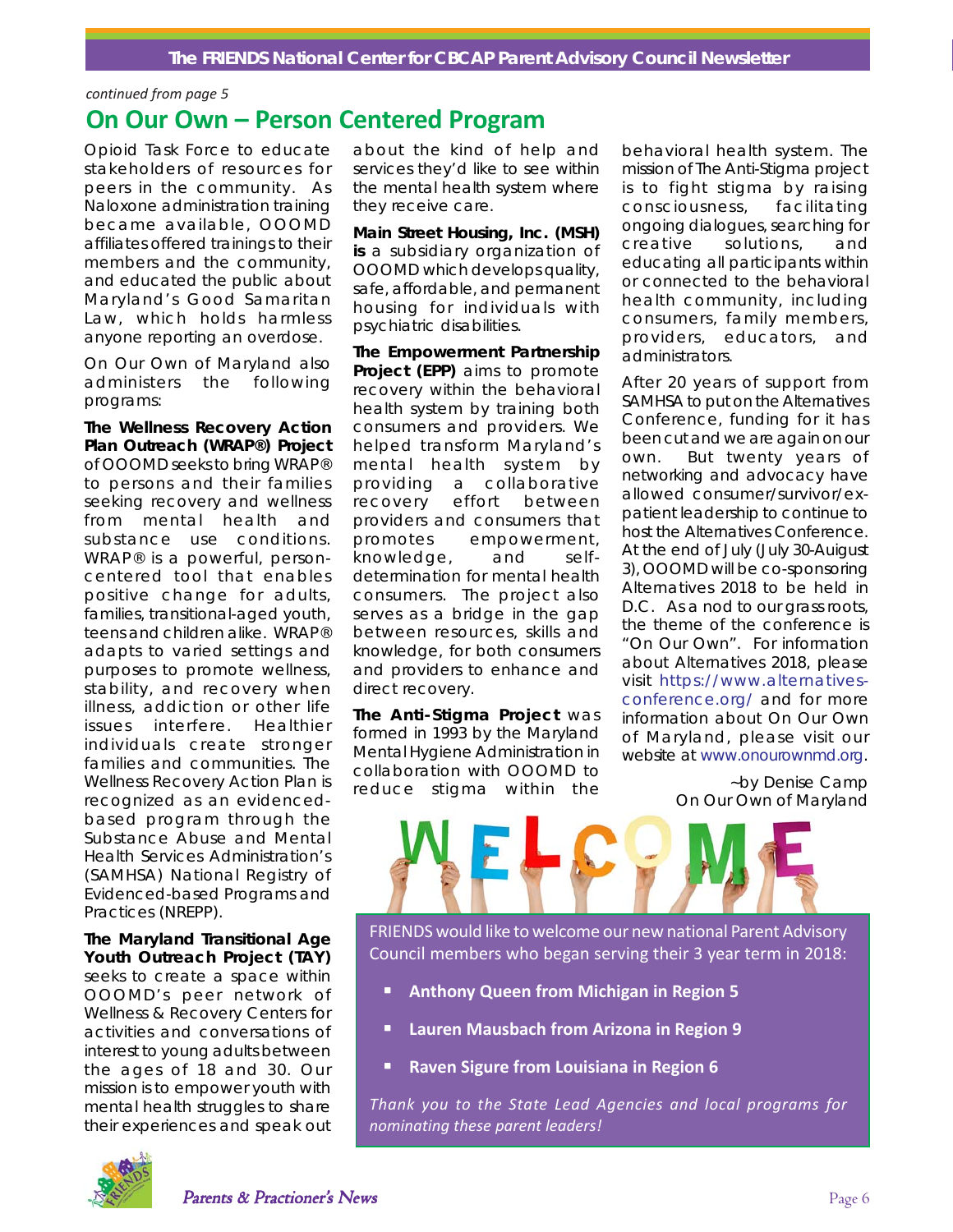# **Recognizing the Signs: A Personal Perspective**

There are a lot of things to look for when you suspect that a loved one is using drugs. People act different and do strange things when they are actively using.

Signs and Symptoms in no particular order: dirty hands, nodding off, extremely manipulative, missing important events, picked off skin on face, hands, arms and/or legs, carrying a lot of bags around, taking forever to get up and go somewhere, loss of job, in and out of relationships, hanging out with a "new crowd", gray complexion, terrible eating habits, "pinned" pupils, dilated pupils, gaunt facial features, rapid weight loss, lies, impulsivity, disoriented, delusional, no eye contact, bad teeth, speak quickly in a disjointed manner, dry mouth, manic, staying up all night, sleeping all day, not paying bills, extreme emotions, withdrawn, angry.

One would think that "early detection" is key to helping someone to get off of drugs. Unfortunately, in my experience this is not necessarily the case. Sometimes, the less time they have been using, the harder it is to help them to stop. I think the main reason for that is because the person has not experienced enough "real-life consequences". So, in other words, this is the "honey-moon stage" of using drugs. This is the point where everything is still fun, and there is no pain. Fast forward a year or more, and that is when users have started to lose their jobs, lose their friends, lose their house/apartment, and burn bridges within their family. The hardest thing to do, from an outsiders perspective, is to just "allow the ball to drop". By that I mean, let the person make the mistakes they are going to make. Stop trying to save them – it is just enabling them to continue using without any consequences. Let them fall. If there is one truth about addicts, it is that they are resilient and resourceful.

So the next question is undoubtedly, what can you do to help? Coming from someone who is a recovering addict, I can only really tell you what worked the best for me. My family tried for years to help me get clean – offering to pay for treatment centers, flying me to different states, paying my rent, my electricity, my grocery bill, paying my phone bill, allowing me to come and go as I pleased, let me borrow their vehicles, watched my children for me, drove me to and from treatment facilities, etc. etc. etc. You name it they did it for me, and as a direct result of that, I used drugs for 7 years. I got clean the second my family stopped doing for me what I was perfectly capable of doing myself. They said simply, "Lauren, we love you but we refuse to participate in this any longer. You are not allowed to stay here, if that means that you are homeless then so be it. We love you unconditionally, and if you need a ride to rehab, we would be more than happy to do that for you, but that's it." I was shocked. I ranted and raved, and hurled insults their way, trying to manipulate them and guilt them into letting me continue staying with them, to no avail. They were fed up, and for the first time in 7 years, they stood their ground and told me "NO".

I ended up enrolling myself in substance abuse groups, and



*Lauren Mausbach, PAC member*

when it became clear that I was unable to stop using and living where I was living, I moved into an all women halfway house. That was September 29th, 2012. I have been drug-free ever since.

I was able to get and stay clean because I was blessed with a very supportive family. They were always willing to talk to me when I needed someone to talk to. They never, ever gave up on me. They continued believing that I was meant for so much more. And they were right; thank God they gave me the chance to get out of my own way.

So honestly, the answers are simple. Talk to your loved ones. Don't be afraid to ask real questions. If you think they may be using, ask them. Their life may depend on it. And if you find out that they are in fact using, here's what you should do: PRAY; go to an outside support group (Al-Anon) for moral support because you are not alone, stop giving them money, listen to them, support them emotionally, encourage them to get into treatment even if it takes 100 times, and keep encouraging them. Recovery is possible.

> *~by Lauren Mausbach, PAC member*